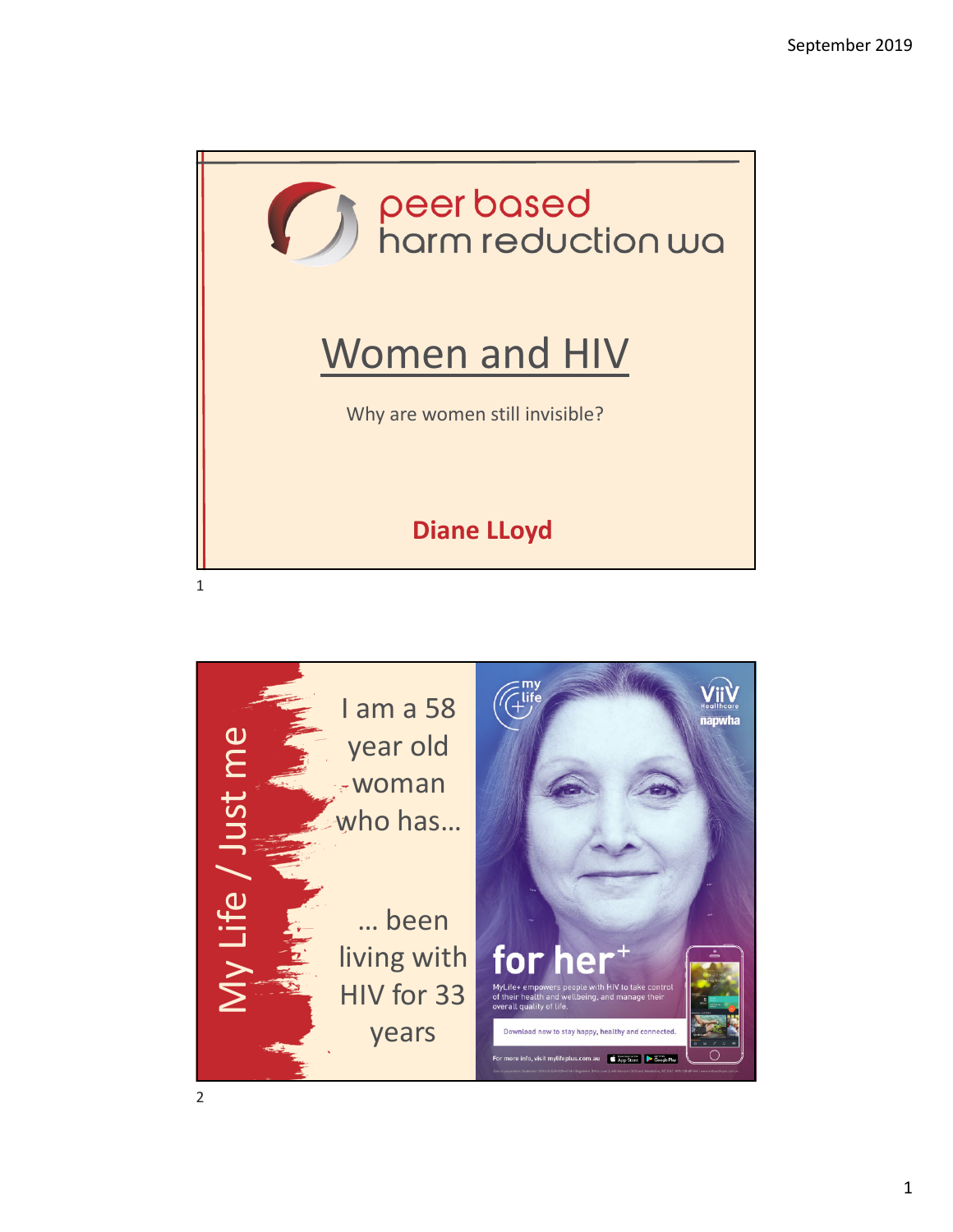## Board and Committee Representation

Board Member ‐ NAPWHA (National Association of People Living with HIV and AIDS) – 1 of 2 women

Committee Member – Femfatales (National network of women living with HIV – NAPWHA working group)

Board Member – POWA (Positive Organisation Western Australia – Only woman



3

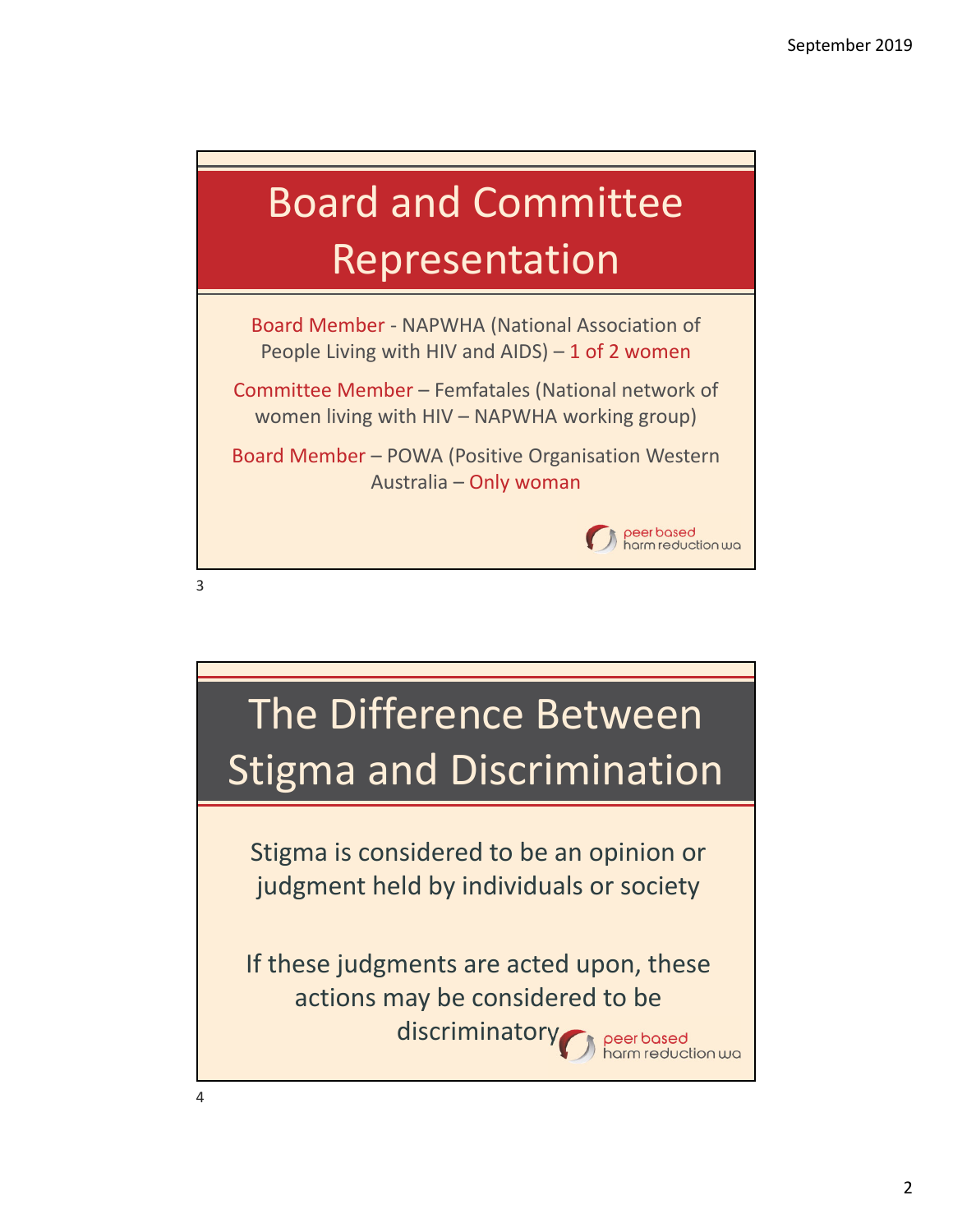

5

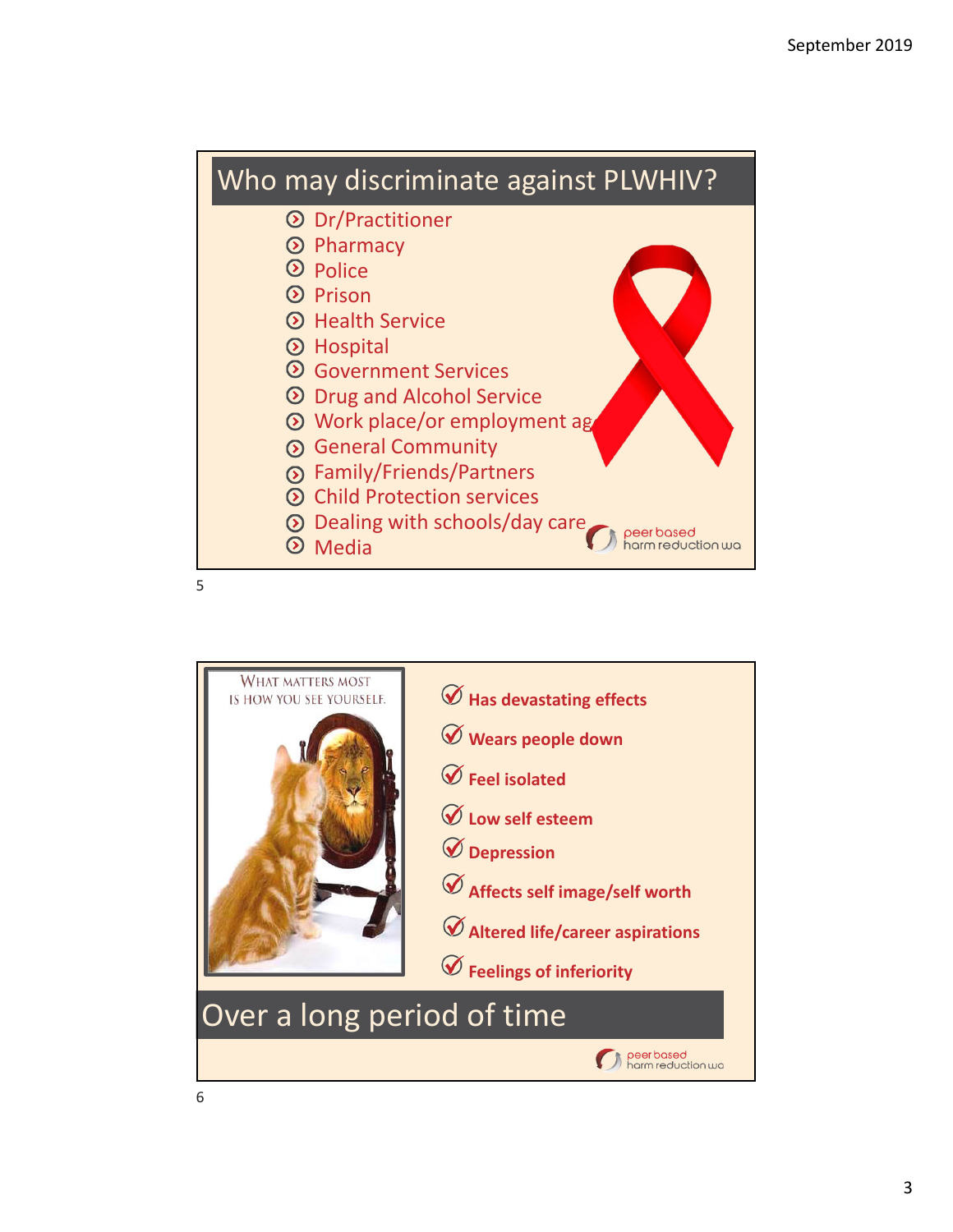| As Women                                                                                                                                                                                     |
|----------------------------------------------------------------------------------------------------------------------------------------------------------------------------------------------|
| Some background information:                                                                                                                                                                 |
| In Australia there are approximately 3,000 women with HIV,<br>representing around 10%                                                                                                        |
| There has been a 7% decrease in HIV notifications in Australia in the last 5 years due to<br>the significant decrease in notifications amongst men reporting male to male sex.               |
| However there has not been a decline in HIV notifications among people who<br>acquired HIV from heterosexual sex, in fact there was an increase in 2017.                                     |
| Of these individuals 48% were more likely to be diagnosed late.                                                                                                                              |
| During the years between 2013 and 2017 191 babies were born in Australia to women<br>with HIV. 1% of these new born babies were diagnosed with HIV compared to 27%<br>between 1993 and 1997. |
| e <mark>er based</mark><br>arm reduction wa                                                                                                                                                  |
|                                                                                                                                                                                              |

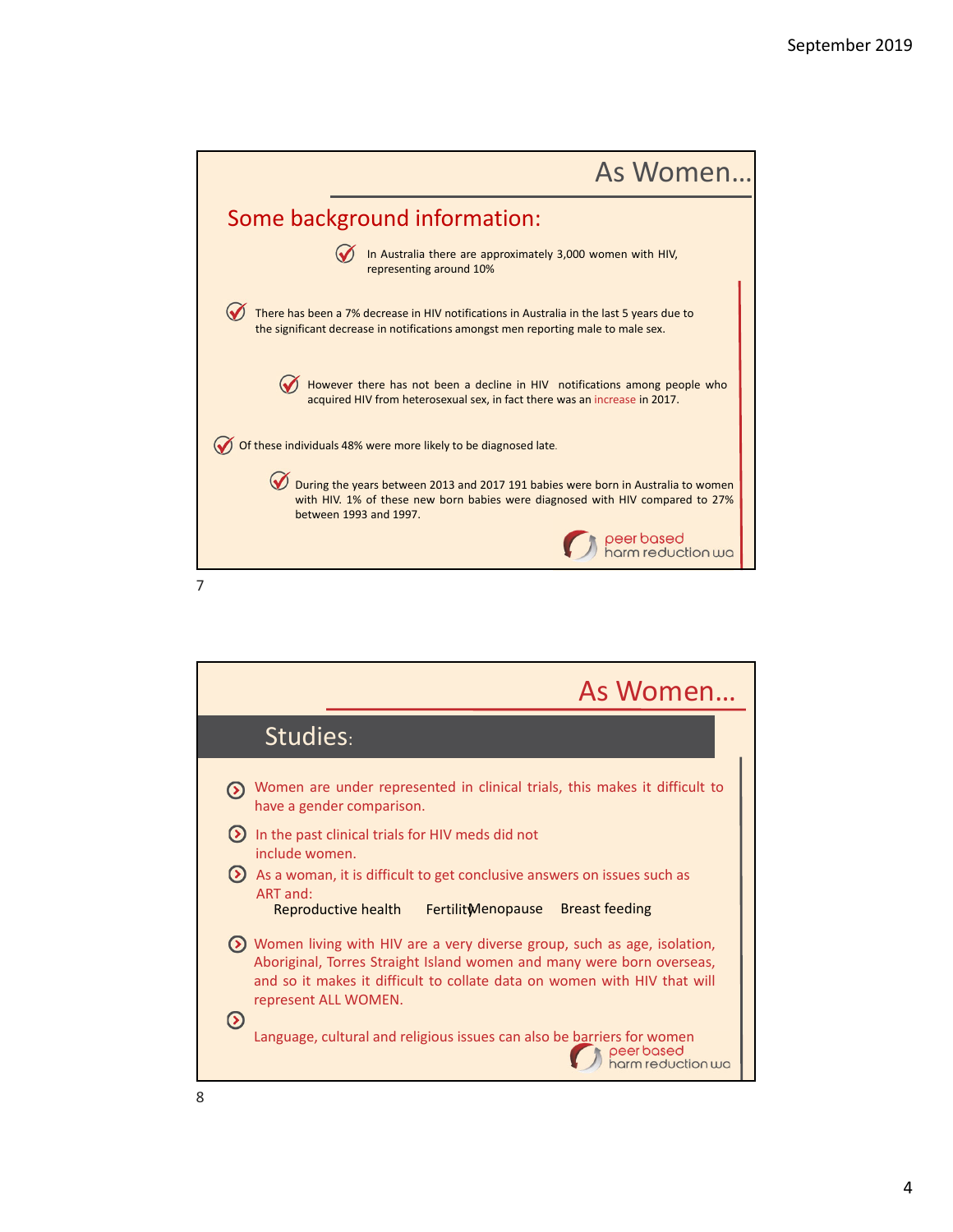